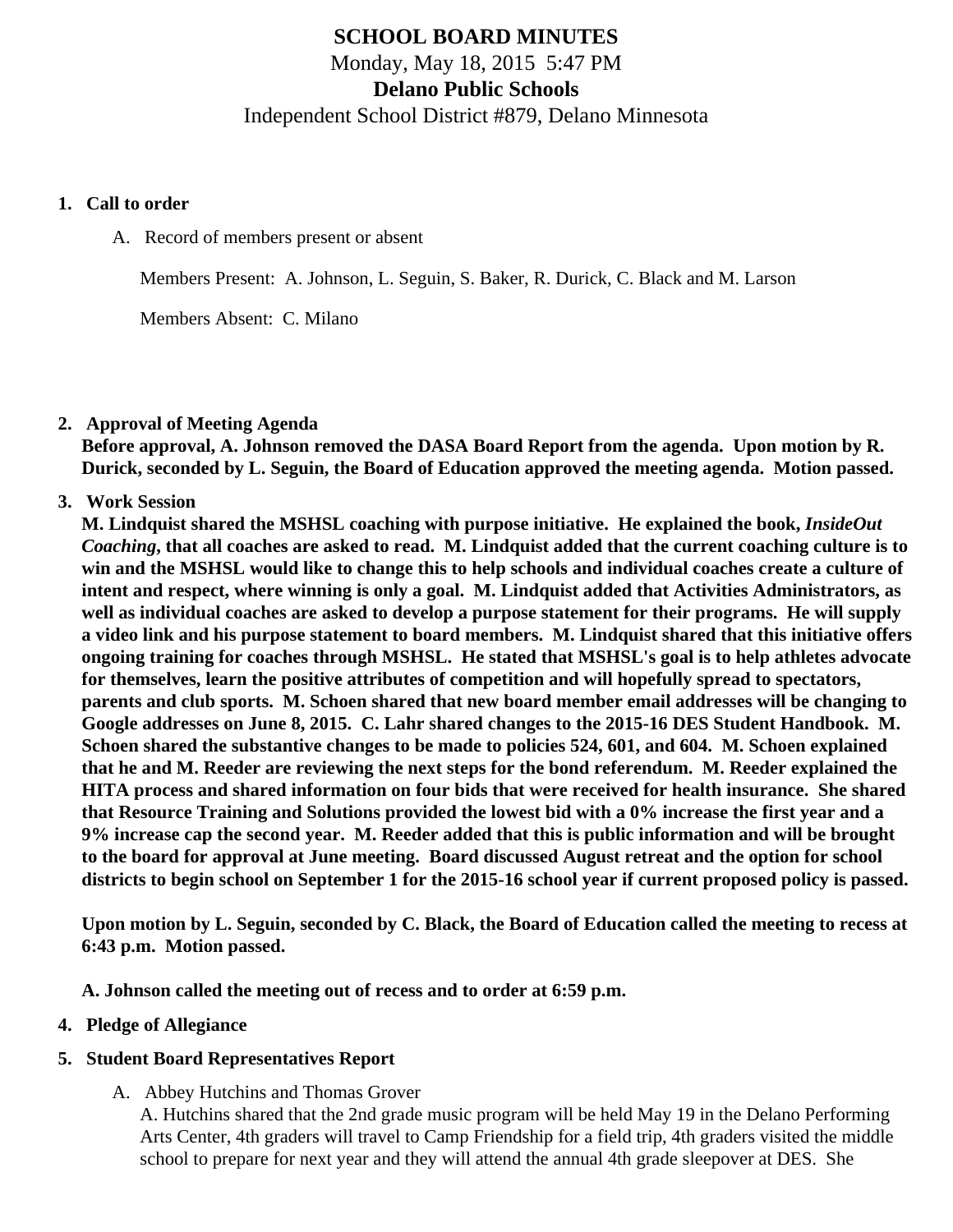added that all grades are preparing for track and field days next week. A. Hutchins shared that students said thank you and wrote notes to teachers for Teacher Appreciation Week. She added t high school sports are in their final weeks, Senior Awards Ceremony took place on May 6, and the final band concert was last week and the final choir concert is tonight. T. Grover added that high school MCA tests have been disrupted due to computer problems, the LLCC 5th grade trip was last week, and middle school fall musical auditions are underway. A. Johnson presented a certificate o appreciation to A. Hutchins for her two years of service on the school board.

- 6. [Program Review Special Service](/docs/district/District_Forms/schoolboard2015_Special_Ed._Services.pdf)s (Keely Swartzer)
- 7. Consent Agenda

Upon motion by R. Durick, seconded by S. Baker, the Board of Education approved the consent agenda. Motion passed.

- A. School Board Minutes
	- 1. [April 27, 2015](/docs/district/District_Forms/School_Board_Minutes_4.27.15.pdf)
	- 2. [April 30, 2015](/docs/district/District_Forms/4.30.15_Special_Board_Meeting_Minutes.pdf)
	- 3. [May 12, 2015](/docs/district/District_Forms/Special_Meeting_Minutes_5.12.15.pdf )
- B. Financial Affairs
	- 1. [Current Budget Status with Year-to-Date Adjustm](/docs/district/Business_Office/Budget_Report_May_15.pdf )ents
	- 2. [Investment Transactio](/docs/district/Business_Office/Investment_schedule_14-15.pdf)ns
	- 3. [Wire Transfer](/docs/district/Business_Office/Wire_Transfer.pdf  )s
	- 4. [Minnesota Liquid Asset Fun](/docs/district/Business_Office/Liquid_Asset_Fund_FY15.pdf  )d
	- 5. [Cash Repo](/docs/district/Business_Office/Cash_Report.pdf  )rt
	- 6. [Revenue Report by Fu](/docs/district/Business_Office/SCHOOL_BOARD_REPORTS_-_REVENUE_BY_FUND_TOTAL__(Date__6_2015).pdf)nd
	- 7. [Expense Report by Fu](/docs/district/Business_Office/SCHOOL_BOARD_REPORTS_-_EXP_BY_FUND_TOTAL__(Date__6_2015).pdf)nd
	- 8. [Expense Report by Progra](/docs/district/Business_Office/SCHOOL_BOARD_REPORTS_-_EXPENDITURES_BY_PROGRAM__(Date__6_2015).pdf)m
	- 9. [Expense Report by Obje](/docs/district/Business_Office/SCHOOL_BOARD_REPORTS_-_EXPENDITURES_BY_OBJECT__(Date__6_2015).pdf)ct
	- 10. [List of Bills Presented for Payme](/docs/district/Business_Office/Monthly_Bills_Paid.pdf)nt
- 8. [Resolution for Acceptance of Gifts](/docs/district/Business_Office/Resolution_for_Acceptance_of_Gifts_5.18.15.pdf) Upon motion by L. Seguin, seconded by M. Larson, the Board of Education approved the Resolution for Acceptance of Gifts. Motion passed.

# 9. [Personnel Matters:](/docs/district/HR/May_18,_2015_Personnel_Items.pdf)

Upon motion by L. Seguin, seconded by R. Durick, the Board of Education approved the Personnel Matters. Motion passed.

- 10. Public Comment: School patrons are given the opportunity to address the school board regarding items that are not on the agenda. All patrons will be asked to state their name and address for the record.
- 11. Administrative Reports
	- A. Superintendent M. Schoen reported that the current legislative session is in the final hours of negotiations for funding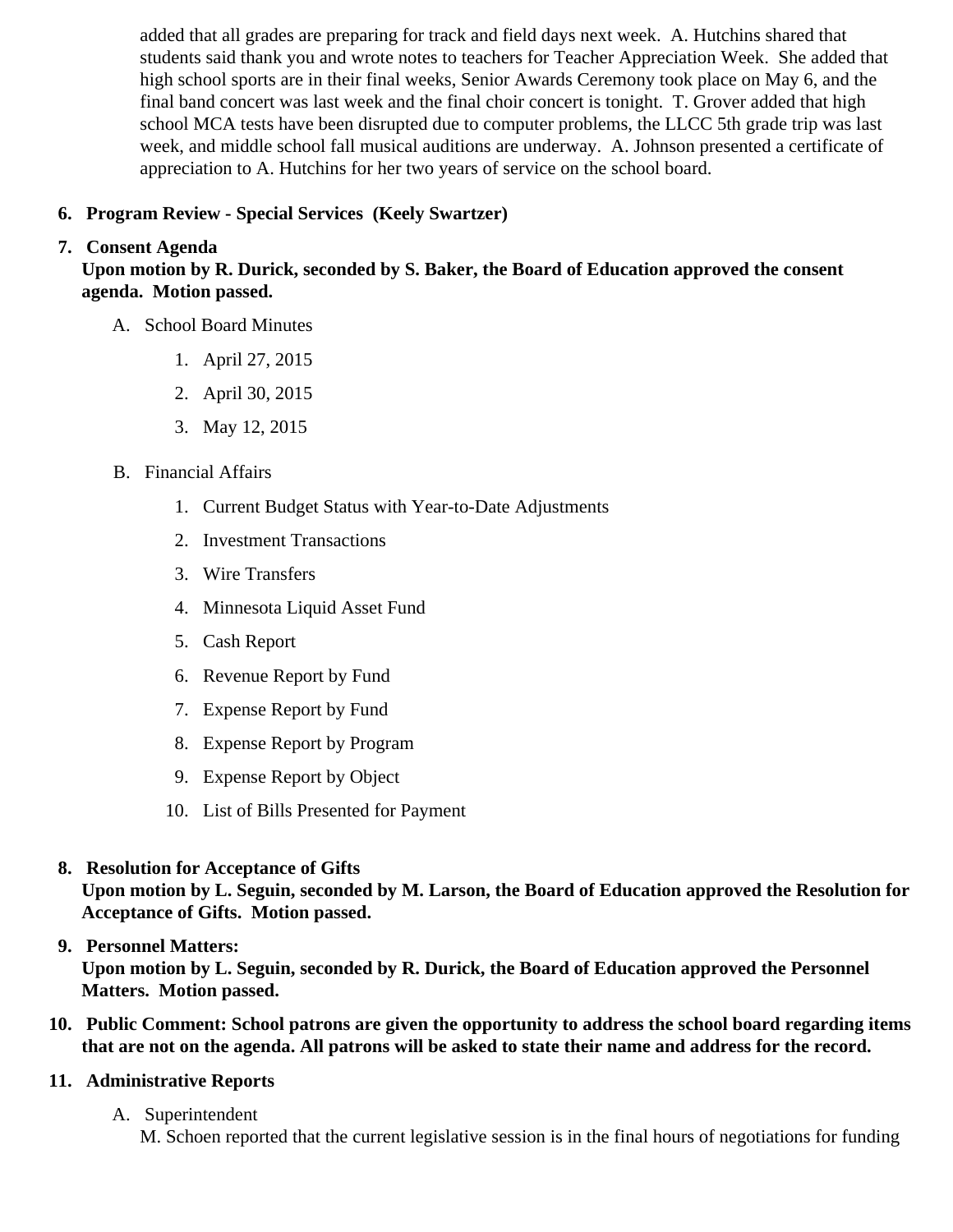education for the next two years. He added that the House has approved \$400 million, but this does not include universal pre-K. M. Schoen stated that Governor Dayton has vowed to veto the education bill which would require the legislature to hold a special session. He added that if consensus on the bill is not met, MDE will shut down. M. Schoen shared that if this budget passes, 1.5% would be added to the funding formula for the first year, and 2% in the second year. He stated that increases in the funding formula are most beneficial for Delano. M. Schoen added that the proposed increases are not enough to make up for inflation or the gap in equitible funding.

### B. Principals:

- 1. Ms. Klinkner Ms. Klinkner was absent.
- 2. Dr. Heil

Dr. Heil reported that high school students are completing MCA testing and have completed ACT testing. He added that giving the ACT test to all 11th graders was beneficial for students who may not have other chances to take this test and may encourage some students to pursue a post-secondary education. Dr. Heil shared that staff were recognized for Teacher Appreciation Week, the choir concert is May 18, spring athletic teams are heading into playoffs, and the senior breakfast and Spring Fling are May 29.

3. Mr. Schuler (Mr. Lahr reported)

Mr. Lahr reported that elementary MCA's are completed and results will be sent to parents in September/October 2015. He added that 4th graders visited the middle school, received a tour from WEB leaders and had lunch in the MS/HS cafeteria. Mr. Lahr shared that 1st graders will have Grandparent's Day on May 22, music programs are this week with performances held in the Delano Performing Arts Center. He added that all grades will be attending end-of-year field trips. He stated that DES PIE sponsors one field trip per grade per year. Mr. Lahr shared that track and field days are next week for 1st through 4th graders and 4th graders will have a sleepover at the school.

C. Business Manager

Ms. Reeder reported that Insurance Committee met to discuss insurance bids. She added the health insurance provider and 2015-16 budget will be approved at the board meeting in June.

D. Community Education Director

Ms. Johnson reported summer registration has begun. She shared that preschool classes are participating in MN Reading Corp benchmark testing, ECFE classes have ended, and Wee Tiger Preschool classes are hosting student graduations. Ms. Johnson added that Tiger Kids Club registration is full for next fall. She shared that the state requirements of space and capacity limit the amount of students that can be served in the community education building. Ms. Johnson stated that Destination ImagiNation teams are on their way to Knoxville, TN, for Global Finals and this event will be streamed live on their website. She added that 16 girls registered for gymnastics tryouts, Jamie Greenburg is the new coordinator for CE gymnastics and the new MAGA head coach. Ms. Johnson added that parents have stepped forward to fundraise for needed gymnastics equipment.

## **12. Board Reports**

### A. MAWSECO

A. Johnson reported that bids for building project came in at \$4.5 million, which is \$120,000 less than expected. She added that Delano's formula share is 19.34% or \$32,334 annually and 19.41% for administrative space or \$8411 annually. A. Johnson stated that this project will begin soon. She reported that budget updates and changes were discussed and the budget was increased by \$20,000. A. Johnson added that Delano's special education program will be audited this year. She explained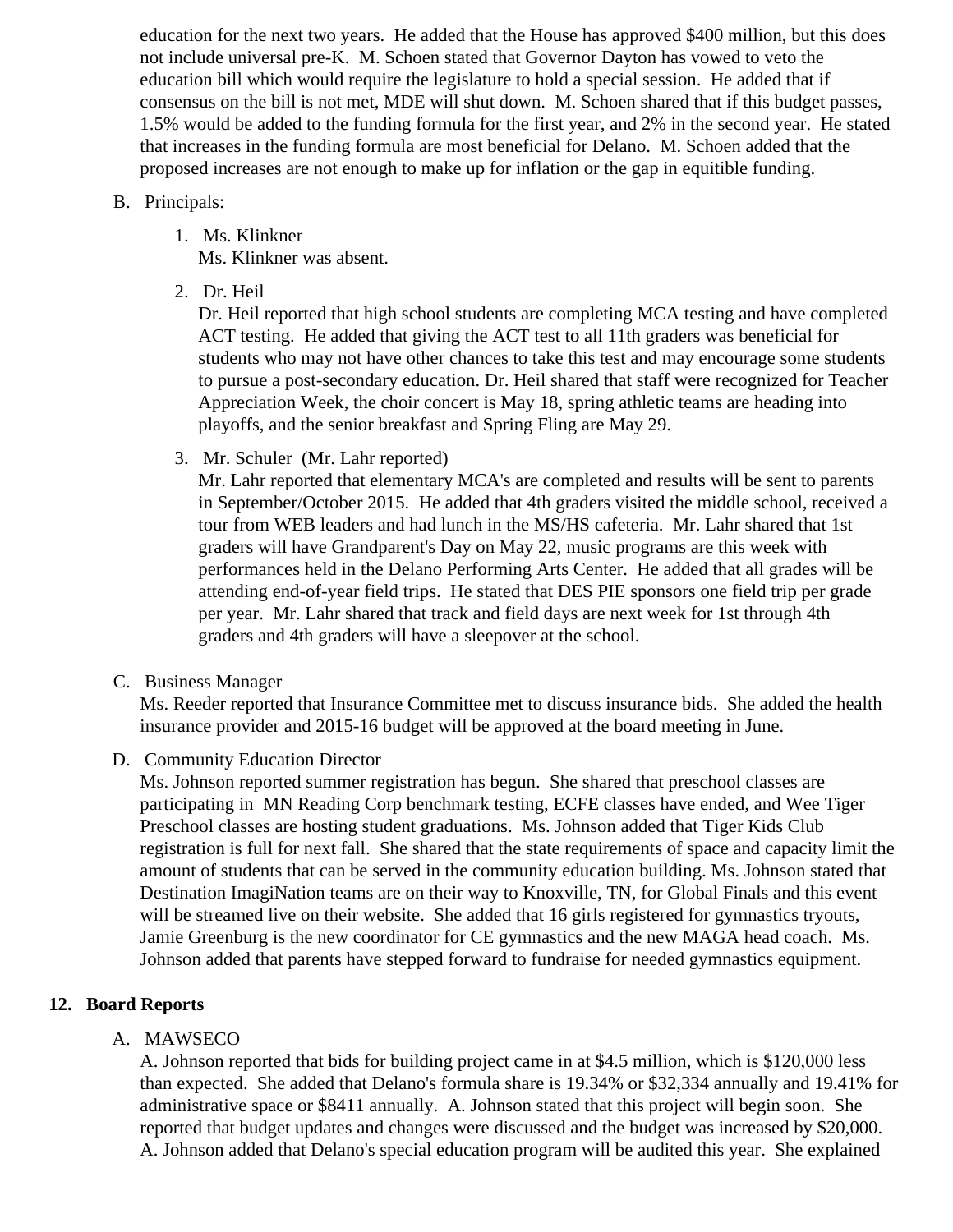that special education programs are audited every five years.

B. Wright Technical Center

R. Durick reported board met on May 5. He stated that the board is preparing for their yearly audit and approving the 2015-16 budget. R. Durick shared WTC fund balance will increase by \$40,000 for the 2014-15 school year. R. Durick reported WTC Director had a positive performance review. He shared that five Family Career students will be attending a National Conference and one student is from Delano. R. Durick reported the house built by WTC students hosted an open house, is going out for bids and \$77,500 is the opening bid. He shared that the WTC Director attended Sci-Tech. Durick shared that the enrollment at WTC is 651 and 42 students are from Delano.

- 13. Old Business
	- A. Second read of policies due to substantive and/or legal reference changes: Policy 205-Open Meetings and Closed Meetings, Policy 406-Public and Private Personnel Data, Policy 421-Gifts to Employees and School Board Members, and Policy 618-Assessment of Student Achievement. Upon motion by C. Black, seconded by M. Larson, the second read of policies 205, 406, 421 and 618 due to substantive and/or legal reference changes was approved. Motion passed.
- 14. New Business
	- A. MS DC/NY 2016 Trip

M. Schoen stated that information regarding this trip was shared during April's work session and Ms. Kunde would like this approved to be prepared for next year's trip. Upon motion by L. Seguin, seconded by S. Baker, the Board of Education approved the MS DC/NY 2016 Trip. Motion passed.

- B. [Approve 2015-2016 Food Service Meal Price Incre](/docs/district/Business_Office/FY16_Meal_Increases.pdf)ases M. Reeder explained that meal increases are due to federal standards. Upon motion by M. Larson, seconded by C. Black, the Board of Education approved the 2015- 16 Food Service Meal Price Increases. Motion passed.
- C. [2015-16 DHS Student Handbo](/docs/district/District_Forms/Student_Handbook_2015_-_16.pdf)ok Upon motion by M. Larson, seconded by R. Durick, the Board of Education approved the 2015- 16 DHS Student Handbook. Motion passed.
- D. [Approve 2015-16 Bread and Milk Quo](/docs/district/Business_Office/FY16_Bread_and_Milk_Results.pdf )tes M. Reeder explained bread and milk quotes and reason for chosen vendors. Upon motion by R. Durick, seconded by S. Baker, the Board of Education approved the 2015- 16 Break and Milk Quotes. Motion passed.
- E. First and only read of policies due to non-substantive and/or legal reference changes: Policy 419-Tobacco-Free Environment, Policy 603-Curriculum Development, and Policy 619-Staff Development for Standards. Upon motion by S. Baker, seconded by L. Seguin, the first and only read of policies 419, 603, and 619 due to non-substantive and/or legal reference changes were approved. Motion passed.
- F. First read of policies due to substantive and/or legal reference change Bolicy 524-Internet Acceptable Use and Safety Policy, Policy 601-Goals and Objectives of the Education Program, Policy 604-Instructional Curriculum.

Upon motion by S. Baker, seconded by L. Seguin, the first read of policies 524, 601, and 604 due to substantive and/or legal reference changes were approved. Motion passed.

## 15. Adjournment